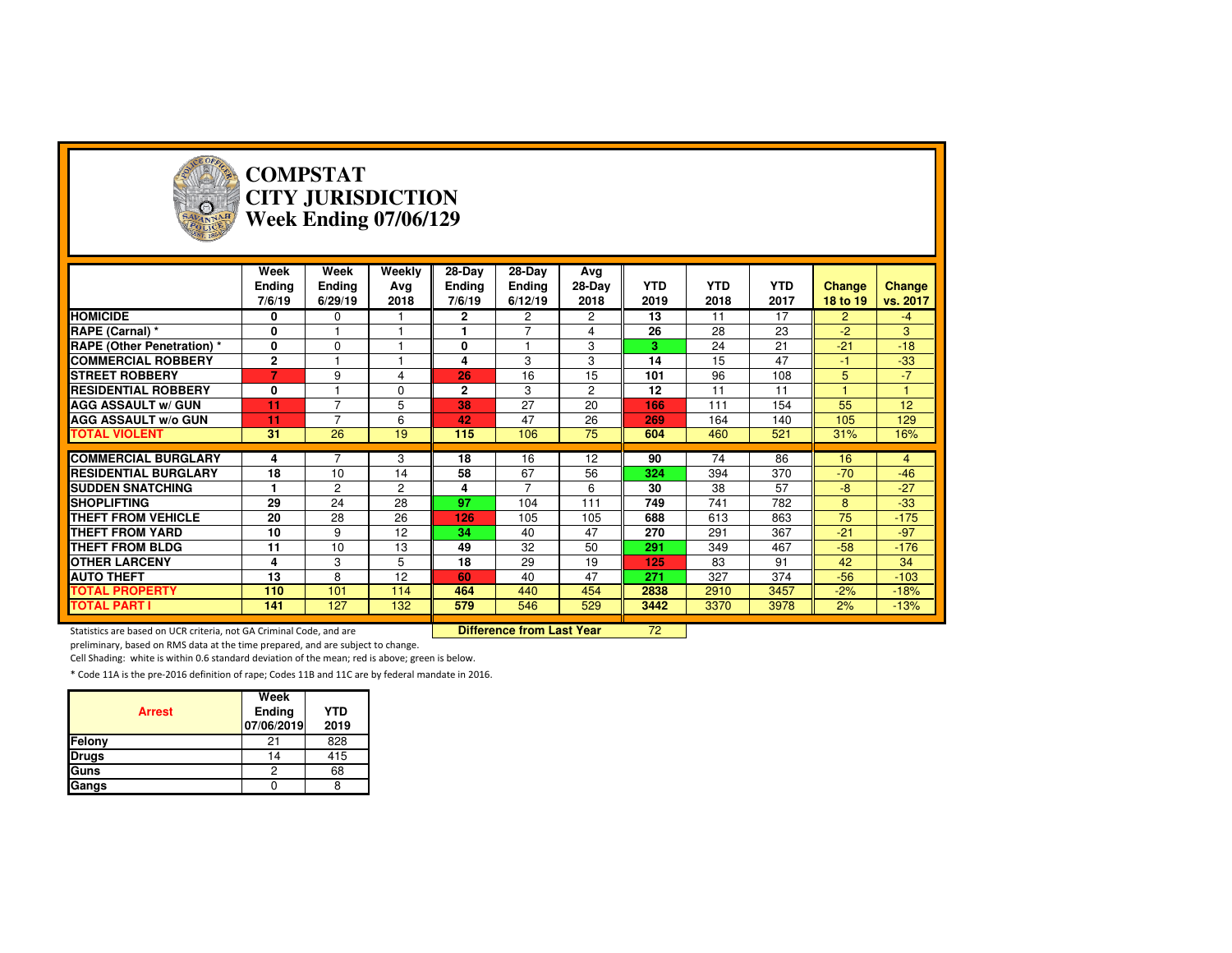

### **COMPSTATNORTH PRECINCTWeek Ending 07/06/129**

**PRECINCT COMMANDER:**

**CAPT. CARY HILL**

-46



|                                   | Week           | <b>Week</b>    | <b>Weekly</b>  | $28-Day$       | 28-Day         | Avg                   |                |                       |            |                 |                 |
|-----------------------------------|----------------|----------------|----------------|----------------|----------------|-----------------------|----------------|-----------------------|------------|-----------------|-----------------|
|                                   | <b>Ending</b>  | <b>Ending</b>  | Avg            | <b>Ending</b>  | <b>Ending</b>  | 28-Day                | <b>YTD</b>     | <b>YTD</b>            | <b>YTD</b> | <b>Change</b>   | <b>Change</b>   |
|                                   | 7/6/19         | 6/29/19        | 2018           | 7/6/19         | 6/12/19        | 2018                  | 2019           | 2018                  | 2017       | <b>18 to 19</b> | vs. 2017        |
| <b>HOMICIDE</b>                   | 0              | 0              | 0              | 0              |                | 0                     | 3              | $\mathbf{2}^{\prime}$ | 3          |                 | 0               |
| RAPE (Carnal) *                   | 0              | 0              | $\Omega$       | 0              | $\overline{2}$ |                       | 6              | 7                     | 9          | -1              | $-3$            |
| <b>RAPE (Other Penetration) *</b> | $\bf{0}$       | $\Omega$       | 0              | $\mathbf{0}$   |                | $\Omega$              | $\overline{2}$ | 3                     | 4          | -1              | $-2$            |
| <b>COMMERCIAL ROBBERY</b>         | 0              | $\Omega$       | 0              | 0              | $\Omega$       | $\Omega$              | 1              | 5                     | 4          | $-4$            | $-3$            |
| <b>STREET ROBBERY</b>             | $\mathbf{2}$   | $\overline{2}$ |                | $\overline{7}$ | 5              | 5                     | 27             | 29                    | 40         | $-2$            | $-13$           |
| <b>RESIDENTIAL ROBBERY</b>        | $\mathbf{0}$   | 0              | 0              | 1              |                | $\Omega$              | 3              | 5                     |            | $-2$            | $\overline{2}$  |
| <b>AGG ASSAULT w/ GUN</b>         | $\overline{2}$ |                |                | $\overline{7}$ | 9              | 5                     | 37             | 29                    | 32         | 8               | 5               |
| <b>AGG ASSAULT W/o GUN</b>        | $\mathbf{2}$   | $\overline{2}$ | $\overline{2}$ | 12             | 18             | 8                     | 76             | 49                    | 35         | $\overline{27}$ | $\overline{41}$ |
| <b>TOTAL VIOLENT</b>              | 6              | 5              | 5              | 27             | 37             | 20                    | 155            | 129                   | 128        | 20%             | 21%             |
|                                   |                |                |                |                |                |                       |                |                       |            |                 |                 |
| <b>COMMERCIAL BURGLARY</b>        |                |                |                | 4              | 0              | 3                     | 17             | 17                    | 31         | 0               | $-14$           |
| <b>RESIDENTIAL BURGLARY</b>       |                |                |                | 8              | 18             | 6                     | 51             | 44                    | 34         | $\overline{7}$  | 17              |
| <b>SUDDEN SNATCHING</b>           | 1              | 0              |                | 2              | $\overline{2}$ | $\mathbf{2}^{\prime}$ | 12             | 20                    | 31         | $-8$            | $-19$           |
| <b>SHOPLIFTING</b>                | 3              | 2              | 4              | 9.             | 8              | 18                    | 81             | 144                   | 117        | $-63$           | $-36$           |
| <b>THEFT FROM VEHICLE</b>         | 8              | 6              | 6              | 30             | 22             | 23                    | 163            | 124                   | 208        | 39              | $-45$           |
| <b>THEFT FROM YARD</b>            | $\mathbf{2}$   |                | 3              | 5.             | 9              | 13                    | 66             | 77                    | 121        | $-11$           | $-55$           |
| <b>THEFT FROM BLDG</b>            | 6              | 0              | 3              | 13             | 11             | 14                    | 70             | 95                    | 152        | $-25$           | $-82$           |
| <b>OTHER LARCENY</b>              |                | 0              |                |                | 5              | 6                     | 23             | 17                    | 21         | 6               | $\overline{2}$  |
| <b>AUTO THEFT</b>                 | $\mathbf{2}$   |                | 3              | 11             | 8              | 10                    | 46             | 63                    | 95         | $-17$           | $-49$           |
| <b>TOTAL PROPERTY</b>             | 25             | 12             | 23             | 83             | 83             | 94                    | 529            | 601                   | 810        | $-12%$          | $-35%$          |
| <b>TOTAL PART I</b>               | 31             | 17             | 28             | 110            | 120            | 114                   | 684            | 730                   | 938        | $-6%$           | $-27%$          |

Statistics are based on UCR criteria, not GA Criminal Code, and are **Difference from Last Year** 

preliminary, based on RMS data at the time prepared, and are subject to change.

Cell Shading: white is within 0.6 standard deviation of the mean; red is above; green is below.

| <b>Arrests</b> | <b>Week</b><br>Ending<br>7/6/19 | <b>YTD</b><br>2019 |
|----------------|---------------------------------|--------------------|
| Felony         | 2                               | 185                |
| <b>Guns</b>    |                                 | 123                |
| <b>Drugs</b>   |                                 | 21                 |
| Gangs          |                                 |                    |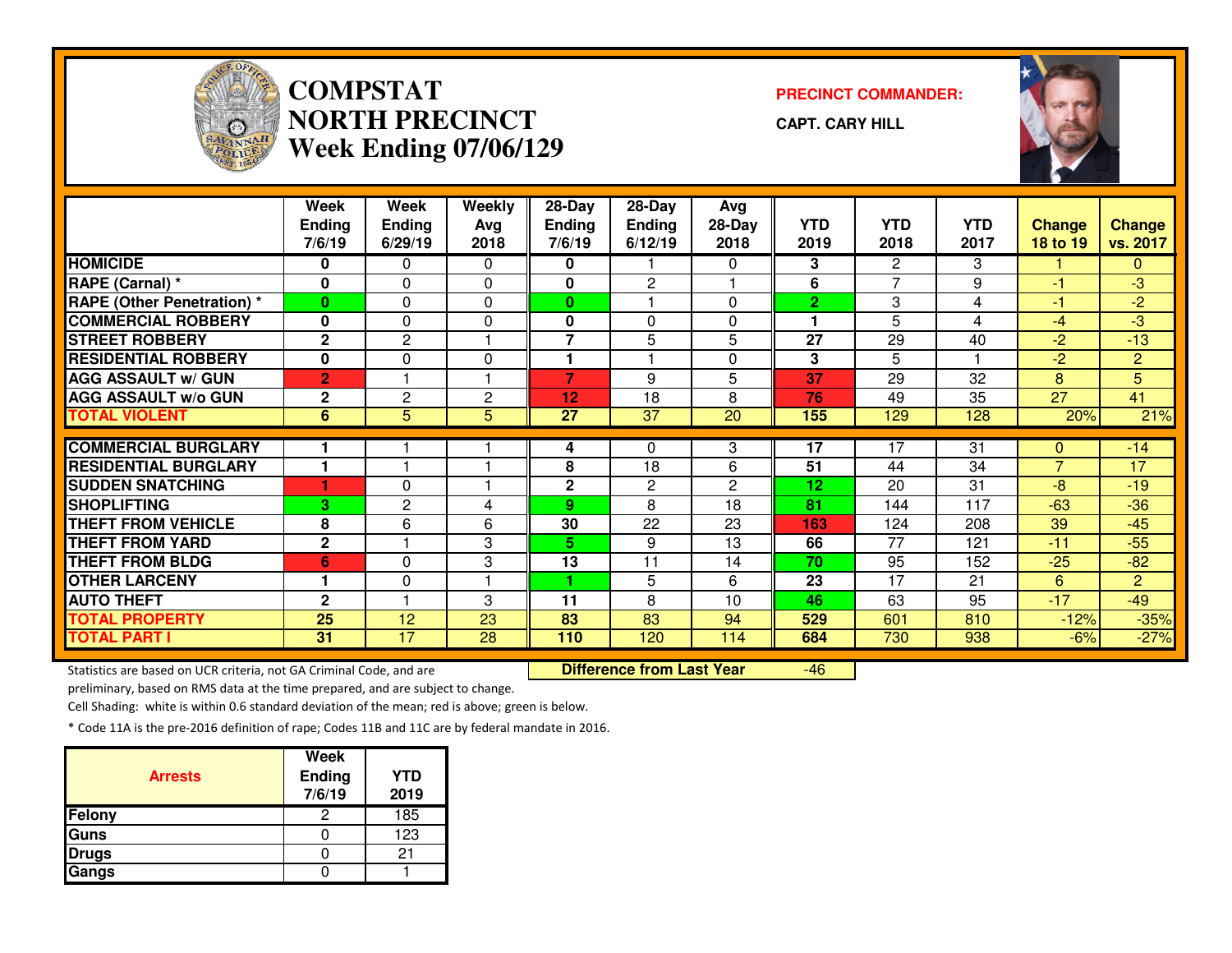

## **COMPSTAT PRECINCT COMMANDER: CENTRAL PRECINCTWeek Ending 07/06/129**

**CAPT. BEN HERRON**

<sup>15</sup>



|                                   | Week           | Week            | Weekly       | 28-Day        | 28-Day         | Avg                      |              |                 |            |                |                 |
|-----------------------------------|----------------|-----------------|--------------|---------------|----------------|--------------------------|--------------|-----------------|------------|----------------|-----------------|
|                                   | <b>Ending</b>  | <b>Ending</b>   | Avg          | <b>Ending</b> | <b>Ending</b>  | 28-Day                   | <b>YTD</b>   | <b>YTD</b>      | <b>YTD</b> | <b>Change</b>  | <b>Change</b>   |
|                                   | 7/6/19         | 6/29/19         | 2018         | 7/6/19        | 6/12/19        | 2018                     | 2019         | 2018            | 2017       | 18 to 19       | vs. 2017        |
| <b>HOMICIDE</b>                   | 0              | 0               | $\Omega$     | 0             | $\mathbf{0}$   |                          | $\mathbf{2}$ | $\Omega$        | 5.         | $\mathbf{2}$   | $-3$            |
| RAPE (Carnal) *                   | 0              | 0               | 0            | 0             |                |                          | 8            | 8               | 10         | $\Omega$       | $-2$            |
| <b>RAPE (Other Penetration) *</b> | 0              | 0               | 0            | $\bf{0}$      | 0              |                          |              | 5               | 5          | $-4$           | $-4$            |
| <b>COMMERCIAL ROBBERY</b>         | $\overline{2}$ | 0               | $\mathbf{0}$ | $\mathbf 2$   |                |                          | 5            | 3               | 8          | $\overline{2}$ | $-3$            |
| <b>STREET ROBBERY</b>             |                | $\overline{2}$  |              | 6             | 4              | 5                        | 31           | 26              | 29         | 5.             | $\overline{2}$  |
| <b>RESIDENTIAL ROBBERY</b>        | $\bf{0}$       | 0               | $\mathbf{0}$ | 0             | $\overline{2}$ |                          | 3            | 3               | 4          | $\Omega$       | $-1$            |
| <b>AGG ASSAULT w/ GUN</b>         | 3              | 3               | 2            | 12            | 10             | $\overline{ }$           | 53           | 44              | 56         | 9              | $-3$            |
| <b>AGG ASSAULT w/o GUN</b>        |                | 2               | $\mathbf{2}$ | 10            | 5              | $\overline{\phantom{a}}$ | 71           | 44              | 42         | 27             | $\overline{29}$ |
| <b>TOTAL VIOLENT</b>              | $\overline{7}$ | $\overline{7}$  | 5            | 30            | 23             | 22                       | 174          | 133             | 159        | 31%            | 9%              |
|                                   |                |                 |              |               |                |                          |              |                 |            |                |                 |
| <b>COMMERCIAL BURGLARY</b>        | $\mathbf 2$    |                 |              | 5             | 4              | 3                        | 23           | $\overline{22}$ | 18         |                | 5.              |
| <b>RESIDENTIAL BURGLARY</b>       | 6              | 2               | 4            | 16            | 17             | 15                       | 98           | 115             | 115        | $-17$          | $-17$           |
| <b>SUDDEN SNATCHING</b>           | 0              | 0               | 0            | 0             |                |                          | 4            | 6               | 15         | $-2$           | $-11$           |
| <b>SHOPLIFTING</b>                | $\overline{2}$ | 5               | 4            | 14            | 17             | 17                       | 120          | 92              | 134        | 28             | $-14$           |
| <b>THEFT FROM VEHICLE</b>         | 5              | 6               | 7            | 20            | 33             | 26                       | 158          | 168             | 234        | $-10$          | $-76$           |
| <b>THEFT FROM YARD</b>            |                | 3               | 4            | 7             | 19             | 16                       | 99           | 87              | 127        | 12             | $-28$           |
| <b>THEFT FROM BLDG</b>            | $\mathbf{2}$   | 4               | 3            | 12            | 5              | 13                       | 65           | 94              | 93         | $-29$          | $-28$           |
| <b>OTHER LARCENY</b>              | $\overline{2}$ |                 |              | 6             | 9              | 5                        | 42           | 19              | 27         | 23             | 15              |
| <b>AUTO THEFT</b>                 | $\overline{2}$ | 3               | 4            | 11            | 9              | 14                       | 73           | 105             | 113        | $-32$          | $-40$           |
| <b>TOTAL PROPERTY</b>             | 22             | 25              | 27           | 91            | 114            | 109                      | 682          | 708             | 876        | $-4%$          | $-22%$          |
| <b>TOTAL PART I</b>               | 29             | $\overline{32}$ | 33           | 121           | 137            | 131                      | 856          | 841             | 1035       | 2%             | $-17%$          |

Statistics are based on UCR criteria, not GA Criminal Code, and are **Difference from Last Year** 

preliminary, based on RMS data at the time prepared, and are subject to change.

Cell Shading: white is within 0.6 standard deviation of the mean; red is above; green is below.

| <b>Arrests</b> | <b>Week</b><br>Ending<br>7/6/19 | <b>YTD</b><br>2019 |
|----------------|---------------------------------|--------------------|
| Felony         |                                 | 225                |
| <b>Drugs</b>   |                                 | 109                |
| Guns           |                                 |                    |
| Gangs          |                                 |                    |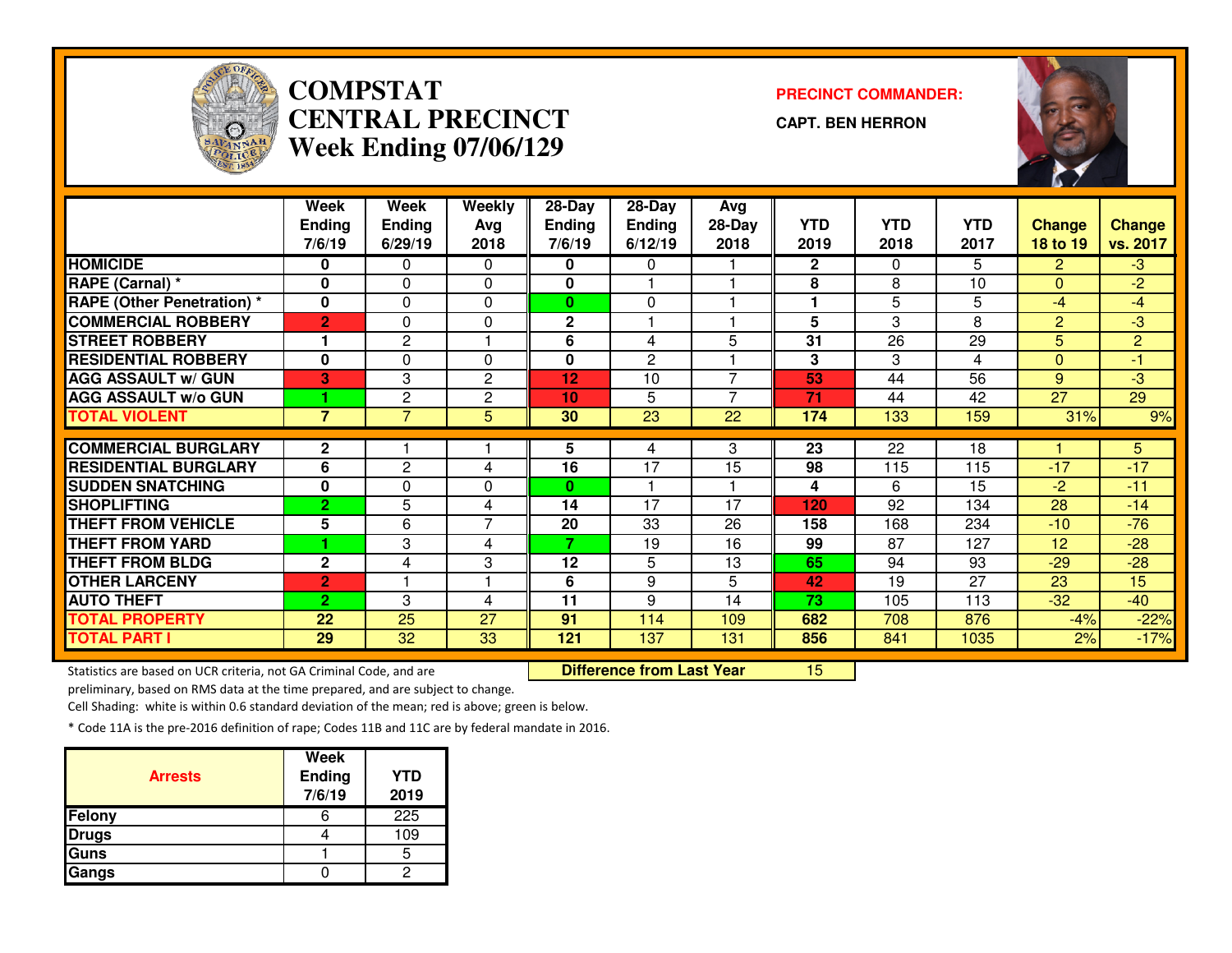

# **COMPSTATSOUTH PRECINCTWeek Ending 07/06/129**

#### **PRECINCT COMMANDER:**

**CAPT. MICHELLE HALFORD**



|                                   | Week           | Week           | Weekly         | 28-Day        | 28-Day         | Avg            |                |                       |            |                 |                |
|-----------------------------------|----------------|----------------|----------------|---------------|----------------|----------------|----------------|-----------------------|------------|-----------------|----------------|
|                                   | <b>Ending</b>  | <b>Ending</b>  | Avg            | <b>Ending</b> | <b>Ending</b>  | 28-Day         | <b>YTD</b>     | <b>YTD</b>            | <b>YTD</b> | <b>Change</b>   | <b>Change</b>  |
|                                   | 7/6/19         | 6/29/19        | 2018           | 7/6/19        | 6/12/19        | 2018           | 2019           | 2018                  | 2017       | 18 to 19        | vs. 2017       |
| <b>HOMICIDE</b>                   | 0              | 0              | 0              | 0             |                | 0              | 5              | $\overline{2}$        |            | 3               | 4              |
| RAPE (Carnal) *                   | $\bf{0}$       |                | $\Omega$       |               | $\overline{2}$ |                | 6              | 6                     | 2          | $\Omega$        | $\overline{4}$ |
| <b>RAPE (Other Penetration)</b> * | $\bf{0}$       | 0              | $\Omega$       | $\bf{0}$      | $\Omega$       |                | $\bf{0}$       | 12                    | 3          | $-12$           | $-3$           |
| <b>COMMERCIAL ROBBERY</b>         | $\mathbf 0$    |                | $\mathbf 0$    | $\mathbf{2}$  |                |                | 6              | 5                     | 15         |                 | $-9$           |
| <b>STREET ROBBERY</b>             | $\overline{2}$ |                |                | 4             | 5              | 3              | 19             | 19                    | 14         | $\mathbf{0}$    | 5 <sub>5</sub> |
| <b>RESIDENTIAL ROBBERY</b>        | $\bf{0}$       | 0              | $\Omega$       | $\mathbf{0}$  | $\Omega$       |                | 3              | $\mathbf{2}^{\prime}$ |            |                 | $\overline{2}$ |
| <b>AGG ASSAULT w/ GUN</b>         | $\overline{2}$ | 0              |                | 9             | 3              | $\overline{2}$ | 32             | $\overline{ }$        | 21         | 25              | 11             |
| <b>AGG ASSAULT w/o GUN</b>        | 4              | $\overline{c}$ |                | 9             | 8              | 4              | 49             | 23                    | 19         | 26              | 30             |
| <b>TOTAL VIOLENT</b>              | 8              | 5              | 3              | 25            | 20             | 14             | 120            | 76                    | 76         | 58%             | 58%            |
|                                   |                |                |                |               |                |                |                |                       |            |                 |                |
| <b>COMMERCIAL BURGLARY</b>        | 0              |                |                | 4             | 10             | 5              | 38             | 21                    | 30         | 17              | 8              |
| <b>RESIDENTIAL BURGLARY</b>       | 4              | $\mathbf{2}$   | 4              | 14            | 13             | 15             | 51             | 111                   | 88         | $-60$           | $-37$          |
| <b>SUDDEN SNATCHING</b>           | $\mathbf 0$    |                | $\mathbf{0}$   |               | $\overline{2}$ |                | $\overline{7}$ | 5                     | 3          | $\overline{2}$  | $\overline{4}$ |
| <b>SHOPLIFTING</b>                | 19             | 11             | 13             | 43            | 58             | 53             | 383            | 326                   | 377        | $\overline{57}$ | 6              |
| <b>THEFT FROM VEHICLE</b>         | 5              | 8              | $\overline{7}$ | 55            | 32             | 28             | 194            | 175                   | 240        | 19              | $-46$          |
| <b>THEFT FROM YARD</b>            | $\overline{2}$ | $\mathbf{2}$   | 2              | 11            | 5              | 8              | 42             | 48                    | 44         | $-6$            | $-2$           |
| <b>THEFT FROM BLDG</b>            | $\mathbf{2}$   | $\mathbf{2}$   | 3              | 16            | 8              | 12             | 86             | 69                    | 128        | 17              | $-42$          |
| <b>OTHER LARCENY</b>              | 1              |                |                | 5             | 9              | $\overline{2}$ | 26             | 15                    | 21         | 11              | 5              |
| <b>AUTO THEFT</b>                 | 3              | 3              | 3              | 21            | 12             | 11             | 74             | 78                    | 80         | $-4$            | $-6$           |
| <b>TOTAL PROPERTY</b>             | 36             | 31             | 34             | 170           | 149            | 136            | 901            | 848                   | 1011       | 6%              | $-11%$         |
| <b>TOTAL PART I</b>               | 44             | 36             | 37             | 195           | 169            | 150            | 1021           | 924                   | 1087       | 10%             | $-6%$          |

Statistics are based on UCR criteria, not GA Criminal Code, and are **Difference from Last Year** 

<sup>97</sup>

preliminary, based on RMS data at the time prepared, and are subject to change.

Cell Shading: white is within 0.6 standard deviation of the mean; red is above; green is below.

| <b>Arrests</b> | Week<br><b>Ending</b><br>07/06/2019 | <b>YTD</b><br>2019 |
|----------------|-------------------------------------|--------------------|
| Felony         |                                     | 174                |
| <b>Drugs</b>   |                                     | 93                 |
| Gun            |                                     |                    |
| Gangs          |                                     |                    |